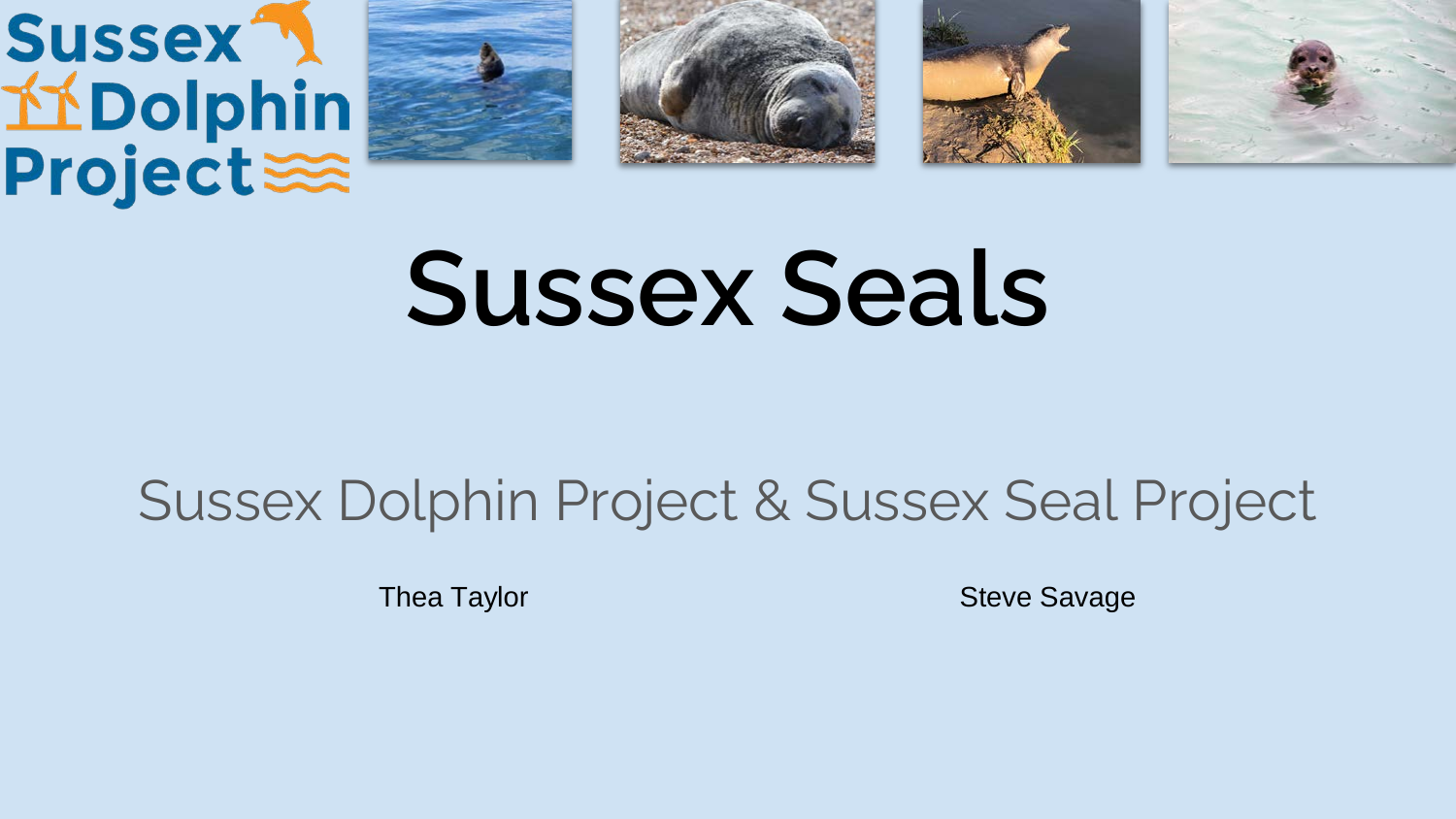# **Sussex Dolphin Project - Who are we**

Set up in 2018 as a project of the World Cetacean Alliance to study and conserve the Cetaceans off the Sussex Coast.

We have 3 main projects:

**Research** - Conducting citizen science and landwatch surveys.

**Awareness** - Working with the media to raise awareness of issues facing the marine mammals in **Sussex** 

**Education** - Running talks and workshops with local schools, youth groups and adults.

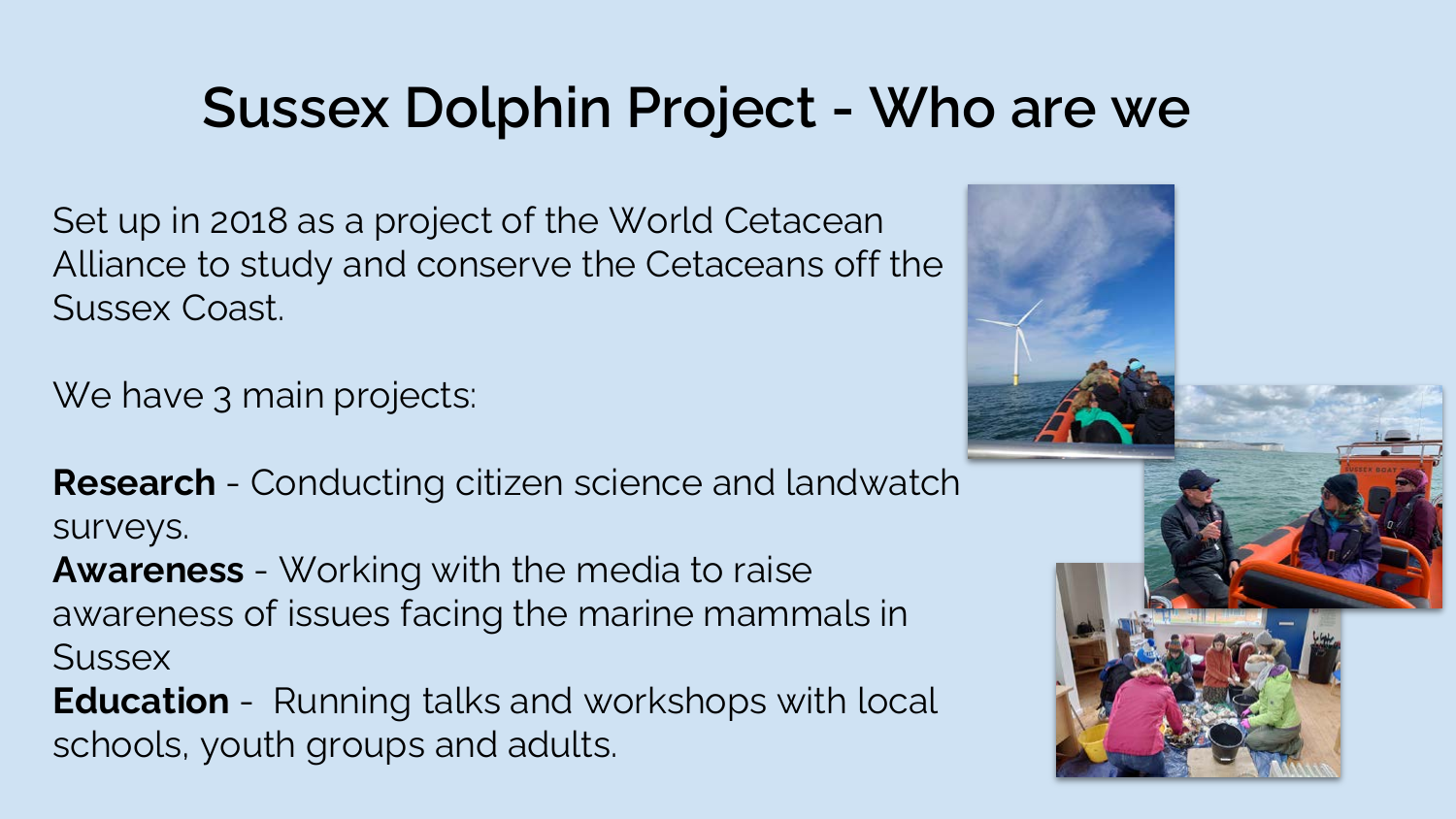# **Introduction to seals**

- Seals are in a group of marine mammals called pinnipeds.
- Closest living relatives are bears, racoons and otters.
- 3 groups around the world
- Eared seals (Otariidae) such as Sea-lions and Fur seals
- Earless or "true" seals (Phocidae) such as Grey seals and Monk seals
- Walruses (Odobenidae)





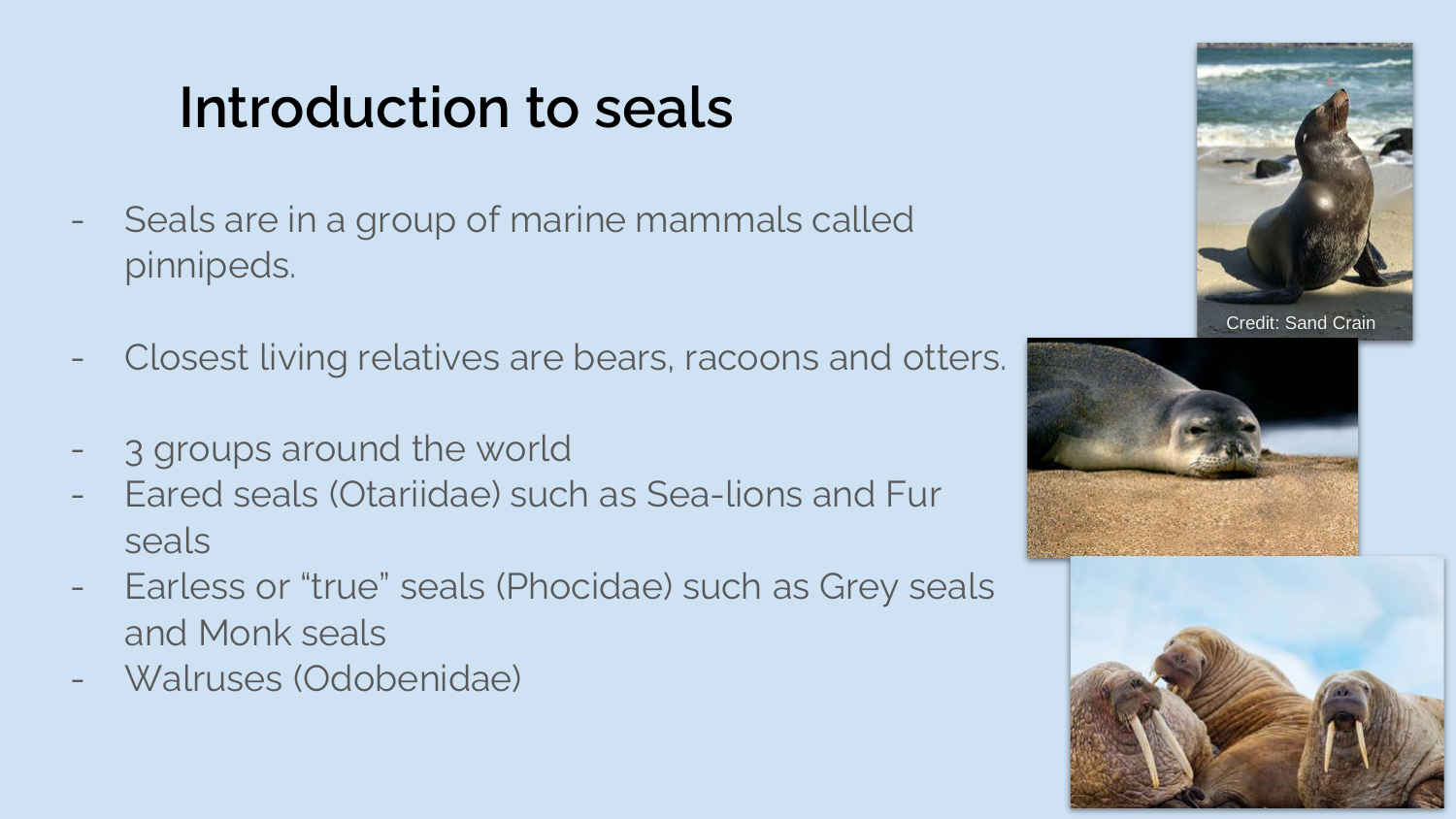### **Common/Harbour seal**

The Common/Harbour seal is the smaller of the two seals we get in Sussex.



Identified by:

- Sandy colouration with speckles
- Cute, cat-like face with v shaped nostrils
- Smaller than the Grey seals
- Often seen in harbours, bays and inlets hence the name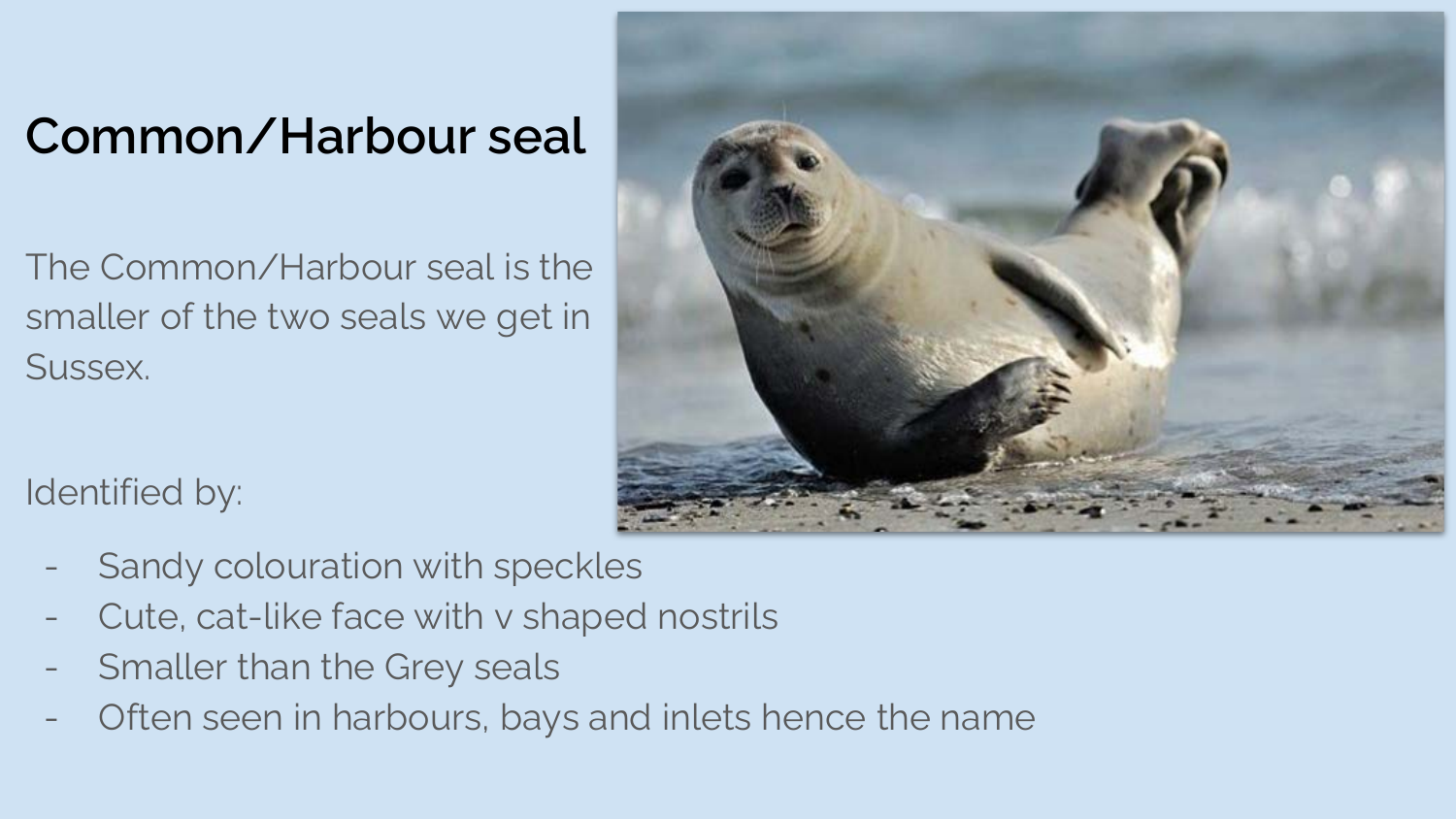### **Grey seal**

The Grey seal is the larger of the two seals we get in Sussex.



Identified by:

- Grey colouring with dark patches
- Dog-like face with more parallel nostrils, males have a 'roman nose'
- Much larger and bulkier than the Common/Harbour seals (up to 2.6m)
- It's latin name means "Hook-nosed sea pig", a very apt description!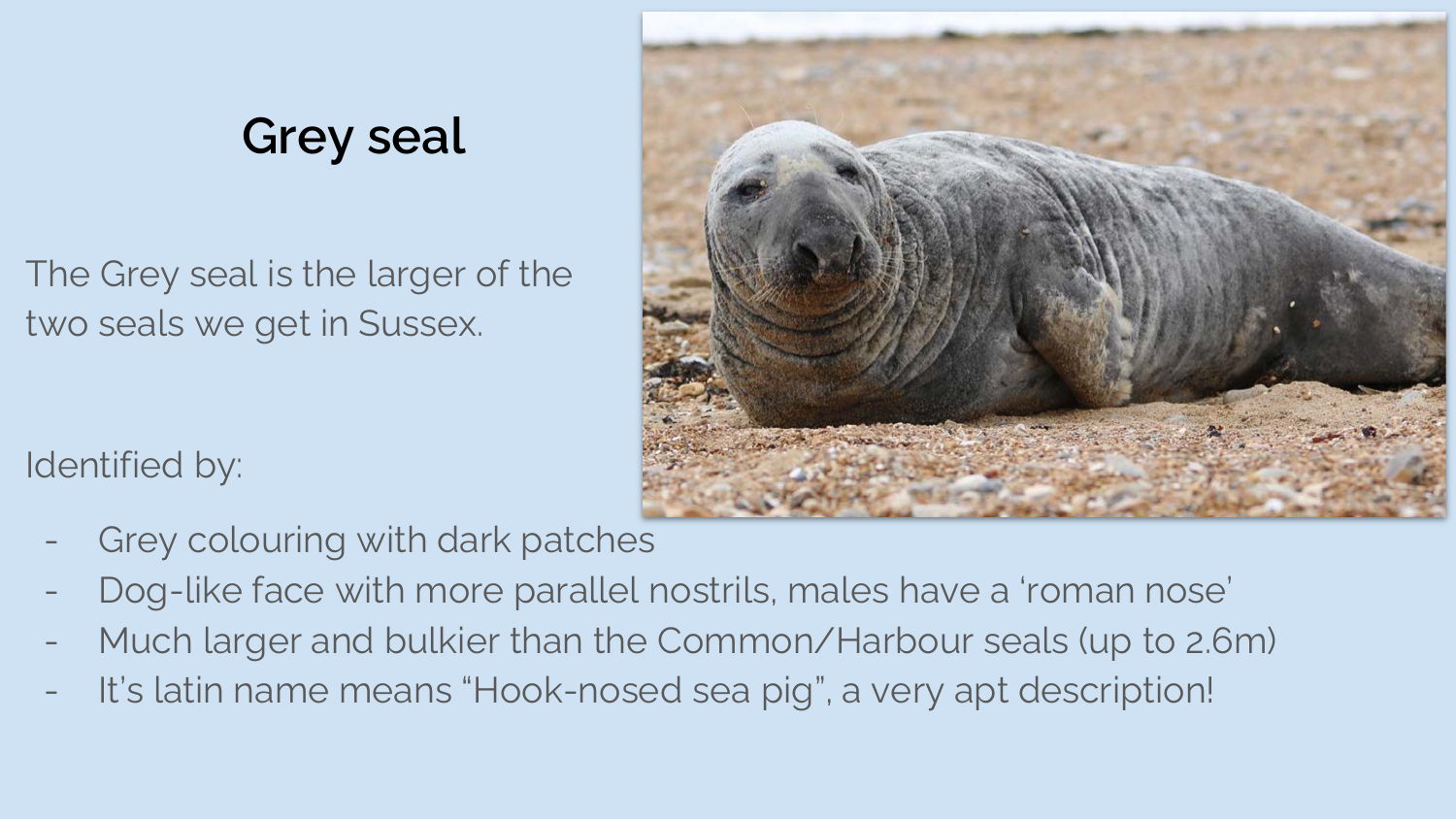### **What to they eat?**

All seals have a very varied diet, mostly eating sandeels, whiting and other small fish. Grey seals will often target larger fish such as pollock and even the occasional seabird!

Sussex seals are also often seen eating flatfish and the occasional eel. **Where do they live?** 



Image credit: Ellie Cross



There is a mixed seal colony at Chichester harbour with around 46 individuals. These seals hunt along the South coast, though mostly to the West.

We have several transient seals in Sussex who may have come over from the other side of the Channel.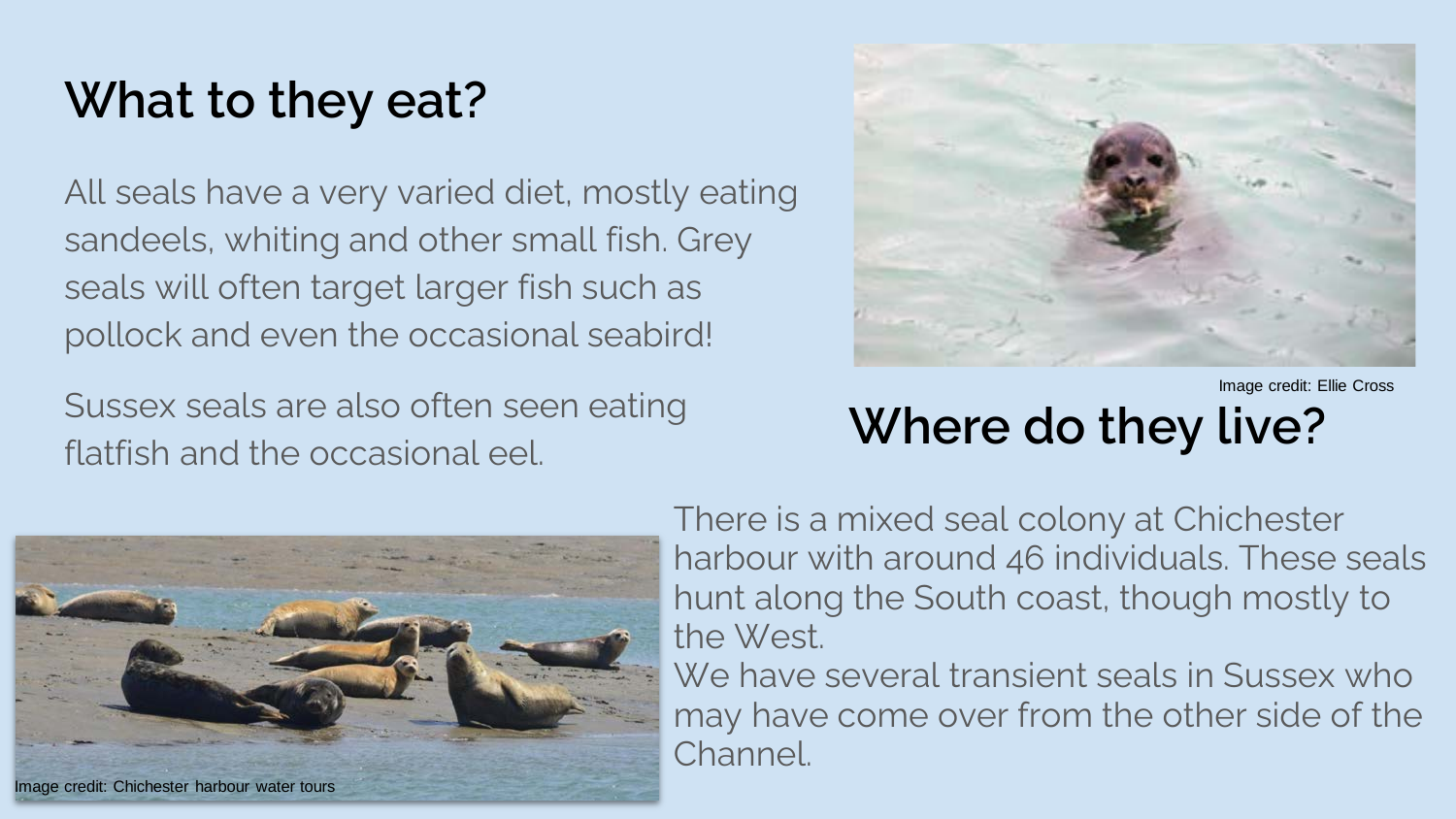### **Sovereign Harbour seals**

The seals in the harbour spend a lot of time hauled out on beaches. These are not a colony but individual seals, some of which travel over from Europe.

A couple of behaviours you may see:

Most of the seals in the inner harbour are Common/Harbour seals however some greys do visit the outer harbour, usually juveniles.

Most seals feed outside the harbour at high tide although there is a good source of bass and mullet inside the marina.

Banana pose:

Bottling:



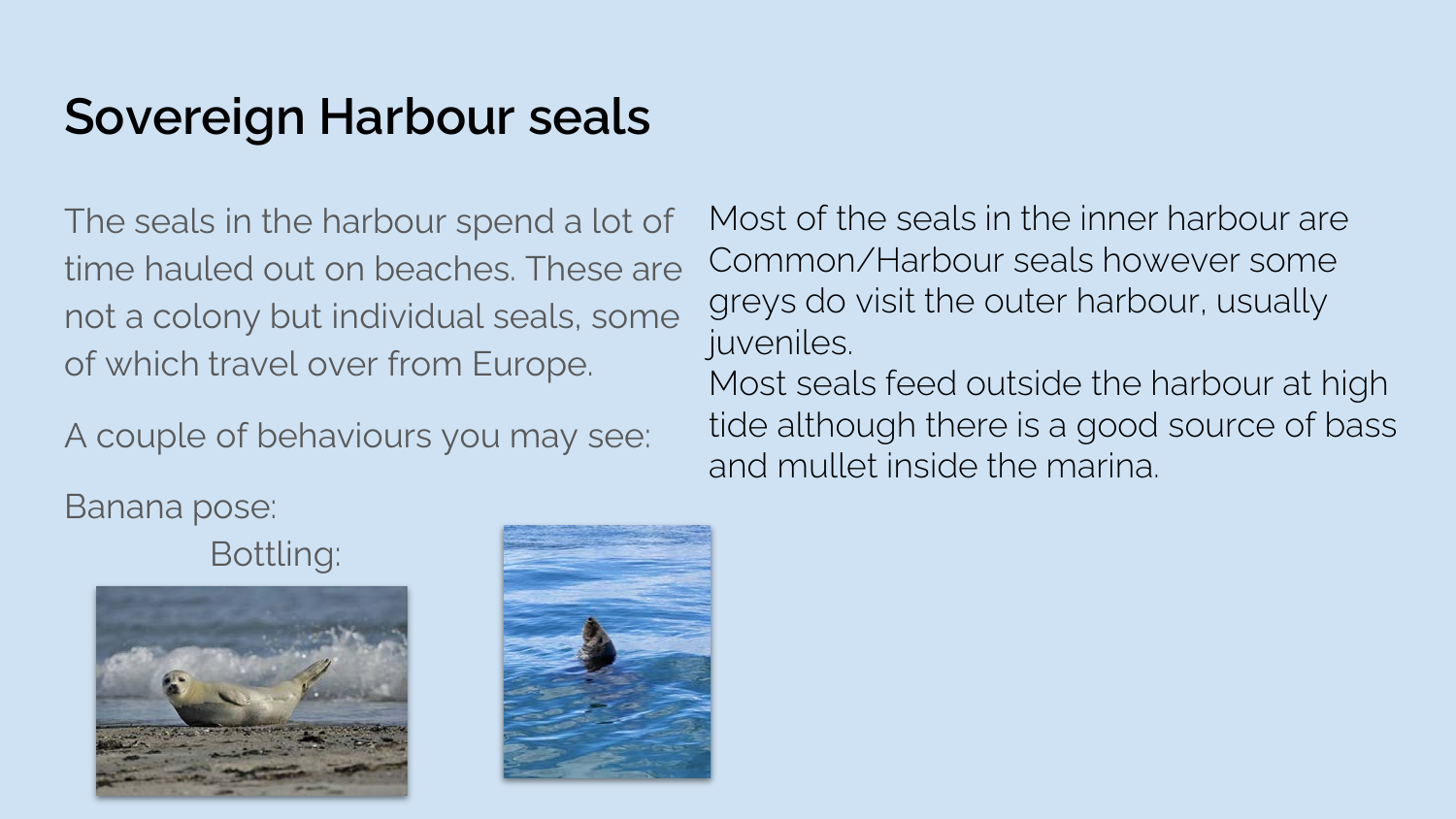### **Sovereign Harbour seals - disturbance**

Hauling out on beaches is an important part of seal behaviour. People often mistake a seal on a beach for a seal needing help and try to flush them back into the sea.

The seals in Eastbourne harbour are particularly at risk of disturbance by:

Dogs - Can scare the seals and pass on diseases like Canine Distemper.

Humans - Disturbing the seals can lead to increased vigilance, negatively impacting their health. Disturbed behaviour can range from something as simple as the seal turning its head, or panicked rush into the water.

Drones & cameras - Drones are a new threat to the seals with unknown impacts.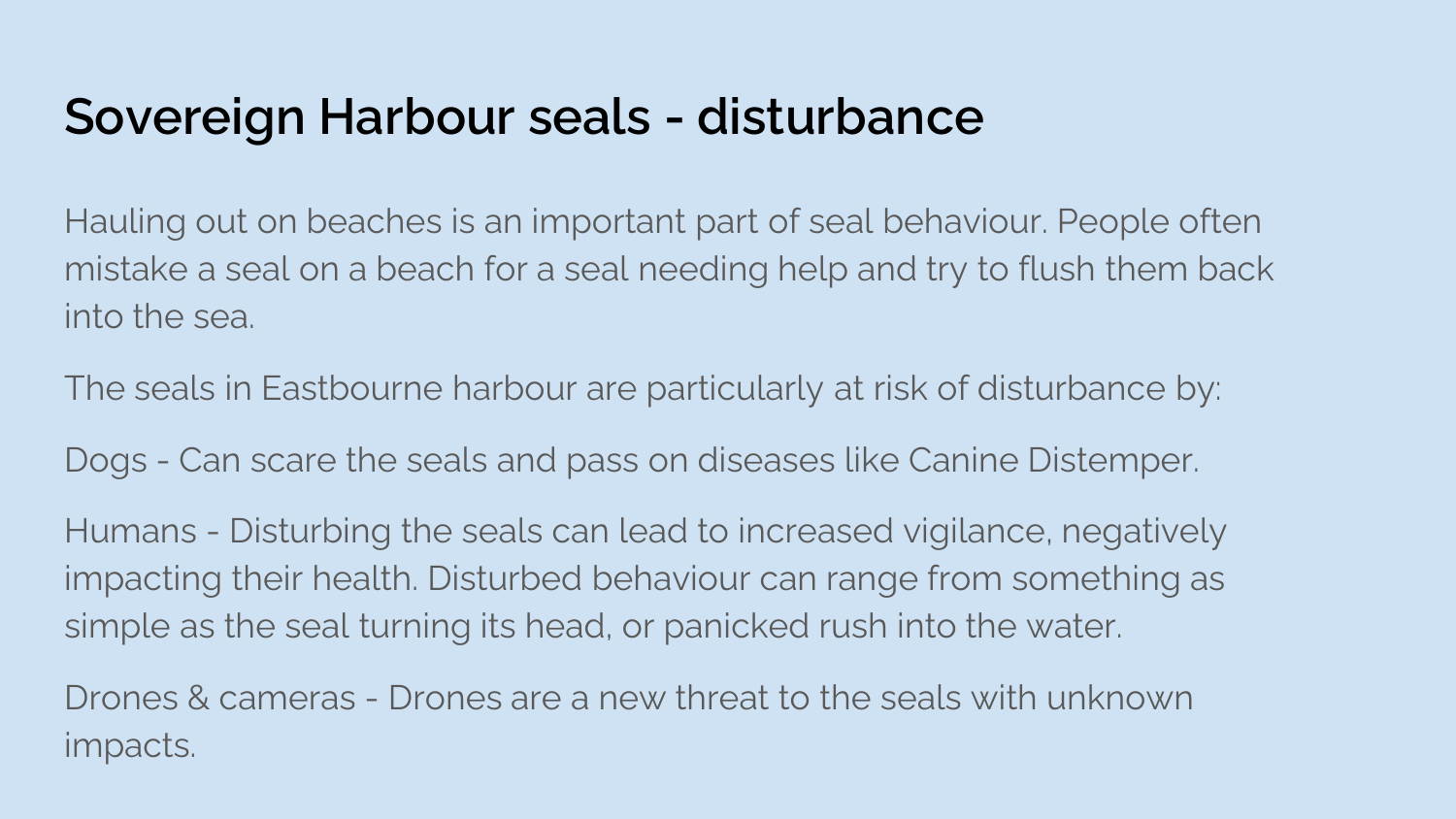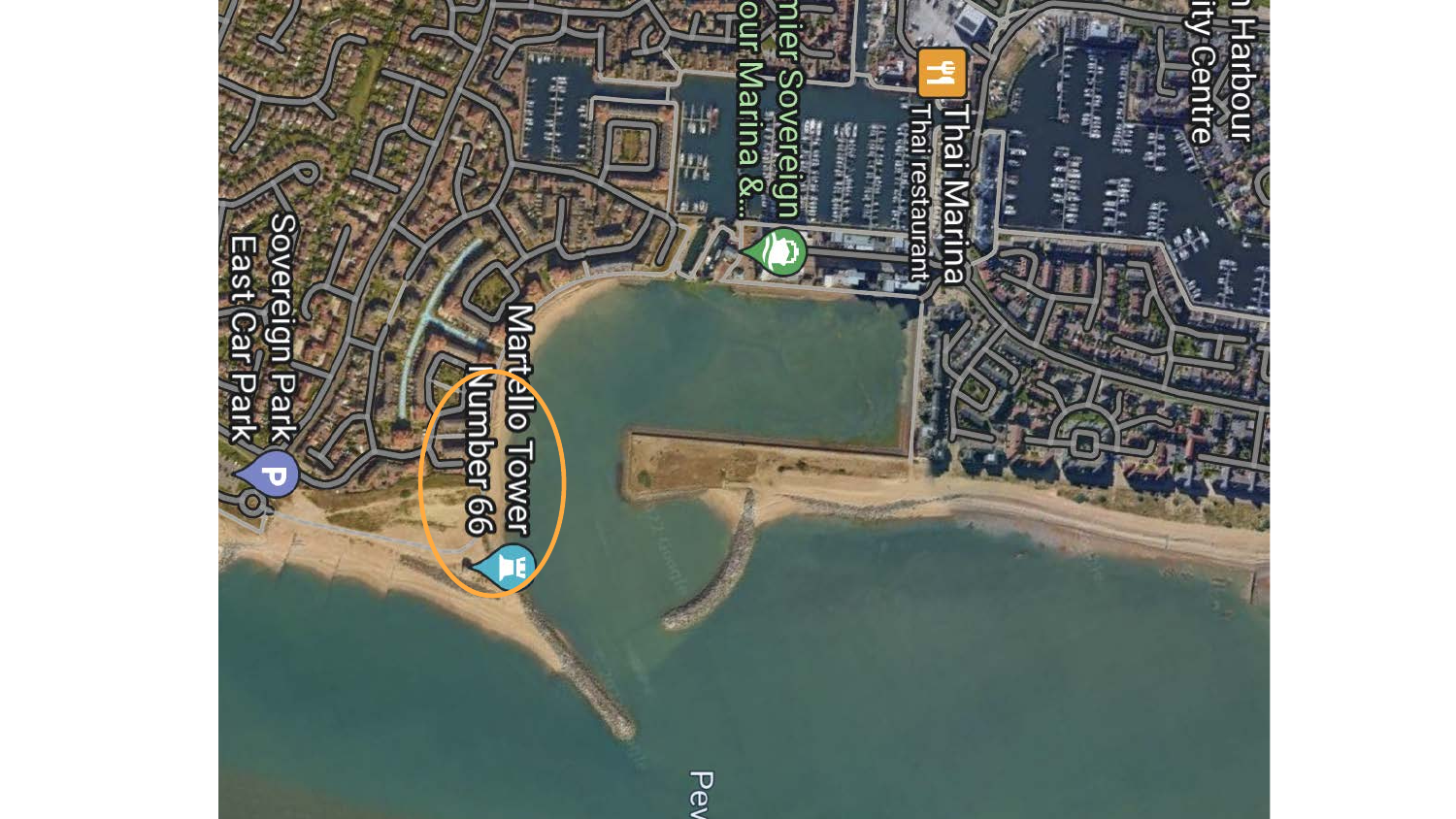### **How you can help**

We are working with the Sussex Seal Project to document the seals in Sovereign harbour to assess the importance of the area.

We are looking for people to help us in our research into the seals by:

Taking good quality photographs of the seals from a distance

Talking to members of the public who may be seen disturbing the seals.

Send sightings to [seawatch17@yahoo.co.uk](mailto:seawatch17@yahoo.co.uk) or via the Sussex Dolphin Project website.